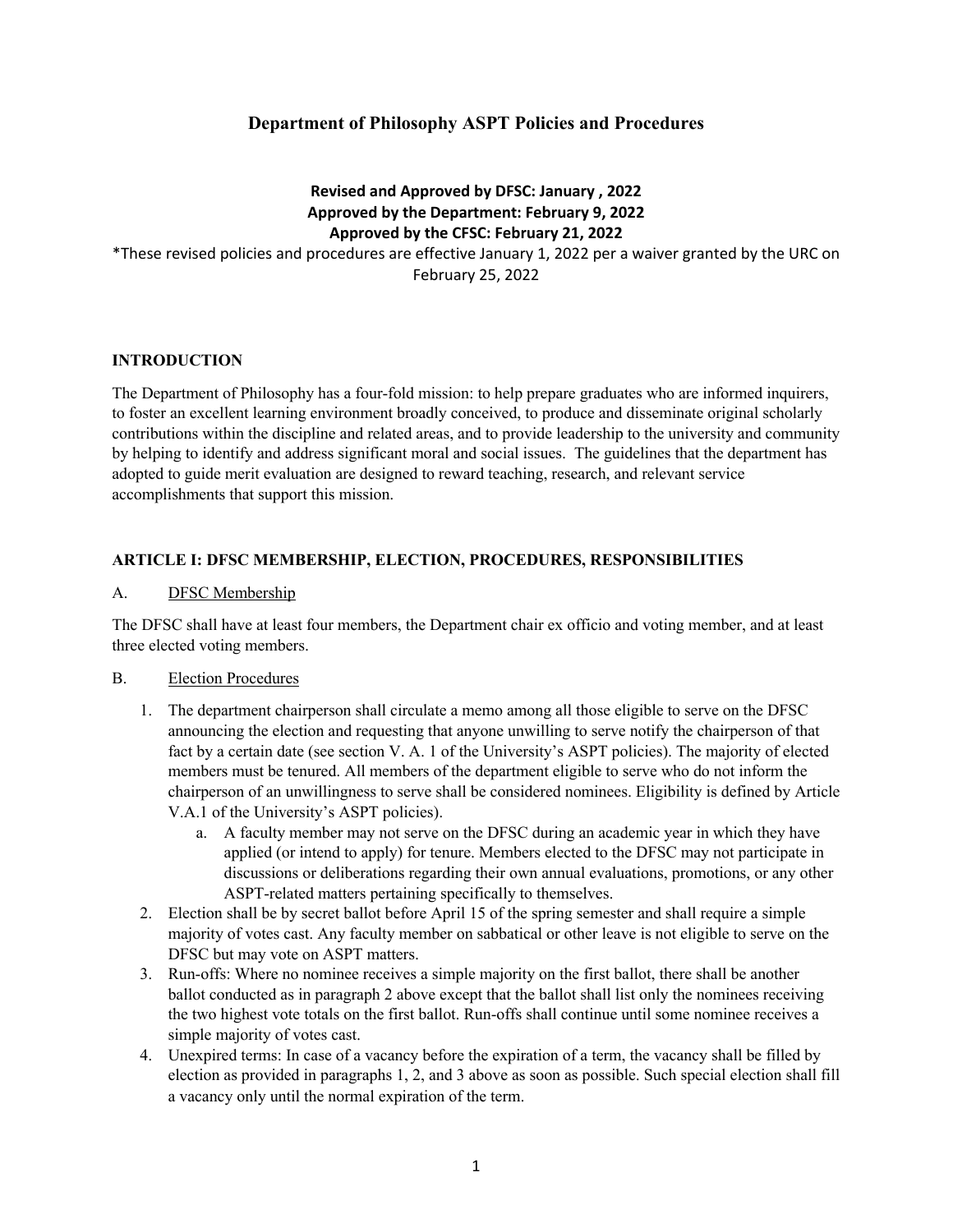C. Responsibilities and Reporting Requirements

See University ASPT policies, Article V.C and D.

## D. Confidentiality

Members of the DFSC shall not discuss the merit ratings or appraisals of faculty performance with nonmembers, except as provided by departmental or university policy. DFSC members should not provide reports to others regarding DFSC discussions, votes, or positions taken with regard to appraisal of faculty performance, except as provided by these policies, or college or university policy. (See University ASPT Policies, Article I.D.)

## E. Policies and Procedures for Evaluating Faculty Serving on the DFSC

Annual performance evaluation of each faculty DFSC member will be conducted by the other DFSC members, using the criteria and procedures described below.

# **ARTICLE II: POLICIES, PROCEDURES FOR APPOINTMENT, REAPPOINTMENT, AND DISMISSAL**

- A. Department Procedures regarding Appointment of tenure track faculty
	- 1. The Department will follow university policy regarding appointment of tenure track faculty (see University ASPT policies, Article VI.).
	- 2. The DFSC shall be responsible for organizing recruitment to fill tenure track vacancies, which includes, among other things, organizing the search committee vote as well as resolving any impasses that may arise within the search committee.
	- 3. Departmental Search Committees shall consist of no less than 3 and no more than 5 tenure track members of the Department. A decision as to how many members of the Department will serve on any given committee will be determined by the DFSC after consultation with the tenure track members of the Department.
	- 4. Members of the Search Committee will be elected using the same procedures used to elect members of the DFSC (See Article 1. B of this document). Note that untenured tenure-track faculty may be elected to serve on Search Committees.
	- 5. The Chairperson of a search committee will be elected by the members of that committee from among their membership after the committee has been officially established.
- B. Department Procedures regarding Reappointment of tenure track faculty during their probationary period.
	- 1. Recommendations for non-reappointment of a tenure-track faculty member during the probationary period shall be made by the DFSC.
	- 2. In the event the chairperson is in the minority or the DFSC is divided with regards to reappointment of a tenure track faculty member during the probationary period this information will be conveyed to the Dean in writing with rationales provided.
- C. Non-Tenure-Track Faculty

The department chairperson shall assume responsibility for filling non-tenure track vacancies in consultation with the DFSC. Normally, such consultation will include a review of candidates' CVs.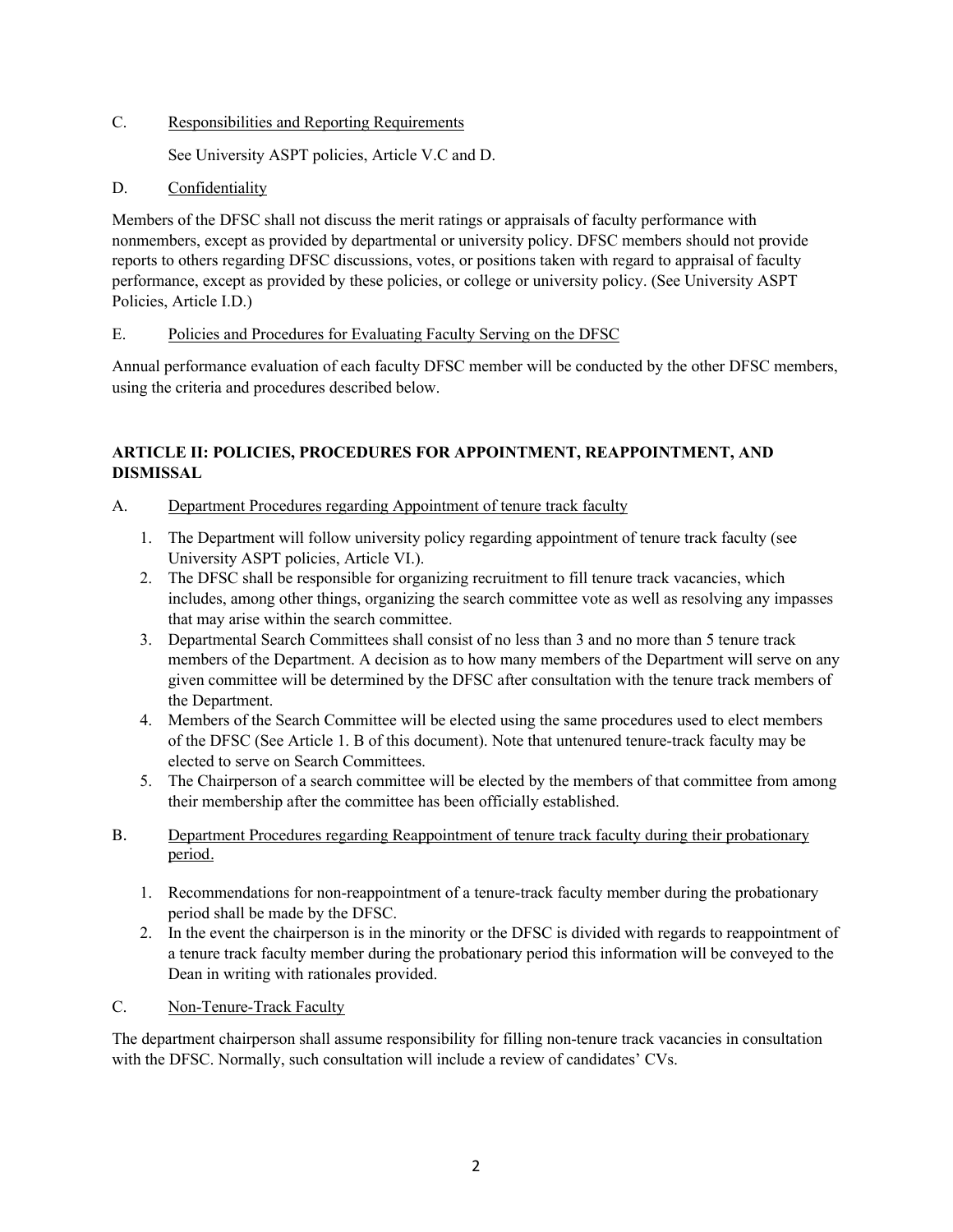#### D. Sanctions, Suspensions, and Dismissal

Faculty in the Department of Philosophy are subject to the Disciplinary Policies found in Articles XII through XV of the University ASPT Policy.

## **ARTICLE III: POLICIES, PROCEDURES, AND CRITERIA FOR PROMOTION AND TENURE**

### A. Promotion

- 1. Policies
	- a. Promotion recommendations will conform to the stated policies of the University's ASPT document, Article VIII and the appropriate sections of the College of Arts and Sciences ASPT guidelines.
	- b. Only in exceptional cases will a faculty member be recommended for promotion to Associate Professor prior to the time at which they are considered for tenure.
	- c. The department will not recommend a faculty member for promotion to Associate or Professor primarily on the basis of a superior service record since teaching and research are the primary functions of a philosophy professor.
	- d. Evidence of teaching performance is to be included as part of a faculty member's materials in support of promotion to Associate Professor. The evidence provided should include syllabi, examinations, or paper assignments. Refer to Appendix 2 in the University ASPT document for a list of additional instructional materials considered to provide evidence of teaching performance.
	- e. All Philosophy Department candidates for promotion will have their scholarship reviewed by at least three outside referees and these external reviews will be used in considering the candidate's case for promotion. Pursuant to Illinois law  $(820$  ILCS  $40/10(a)$ ) and Illinois State University policy, written reviews will be included in personnel files and considered confidential and may not be examined by the faculty member, unless the reviewer has signed a waiver of confidentiality. Confidential reviews will be given the same weight by the DFSC as those for which the reviewer has waived confidentiality.
	- f. Outside evaluators will be selected who have demonstrable expertise in the area corresponding to that of the scholarly work submitted.
	- g. The referees will be chosen by the DFSC in consultation with the faculty member whose work is to be evaluated. The faculty member will be asked to submit the names of potential evaluators. If the DFSC and the candidate cannot agree on the outside evaluators, the DFSC shall select two referees and the candidate shall select one referee no later than October 1 of the decision year.
- 2. Procedures
	- a. Any faculty member who wishes to be considered for promotion must notify the DFSC in writing by Sept. 15.
	- b. If requested, the candidate can arrange for peer review of their teaching. The peer evaluation report will be given to the candidate and may be included as part of the candidate's evidence of teaching performance at their discretion.
	- c. Prior to framing its recommendation regarding promotion, the DFSC will distribute to all tenure track faculty a list of faculty eligible for promotion under university and college policy who wish to be considered for promotion. For each candidate, the DFSC also will make available all relevant dossier information and a current vita.
	- d. Each tenure-track faculty member will then be given the opportunity to comment upon the qualifications of the candidate (other than herself or himself), and the opportunity to vote for or against the promotion of each candidate other than herself or himself. This vote will be advisory to the DFSC.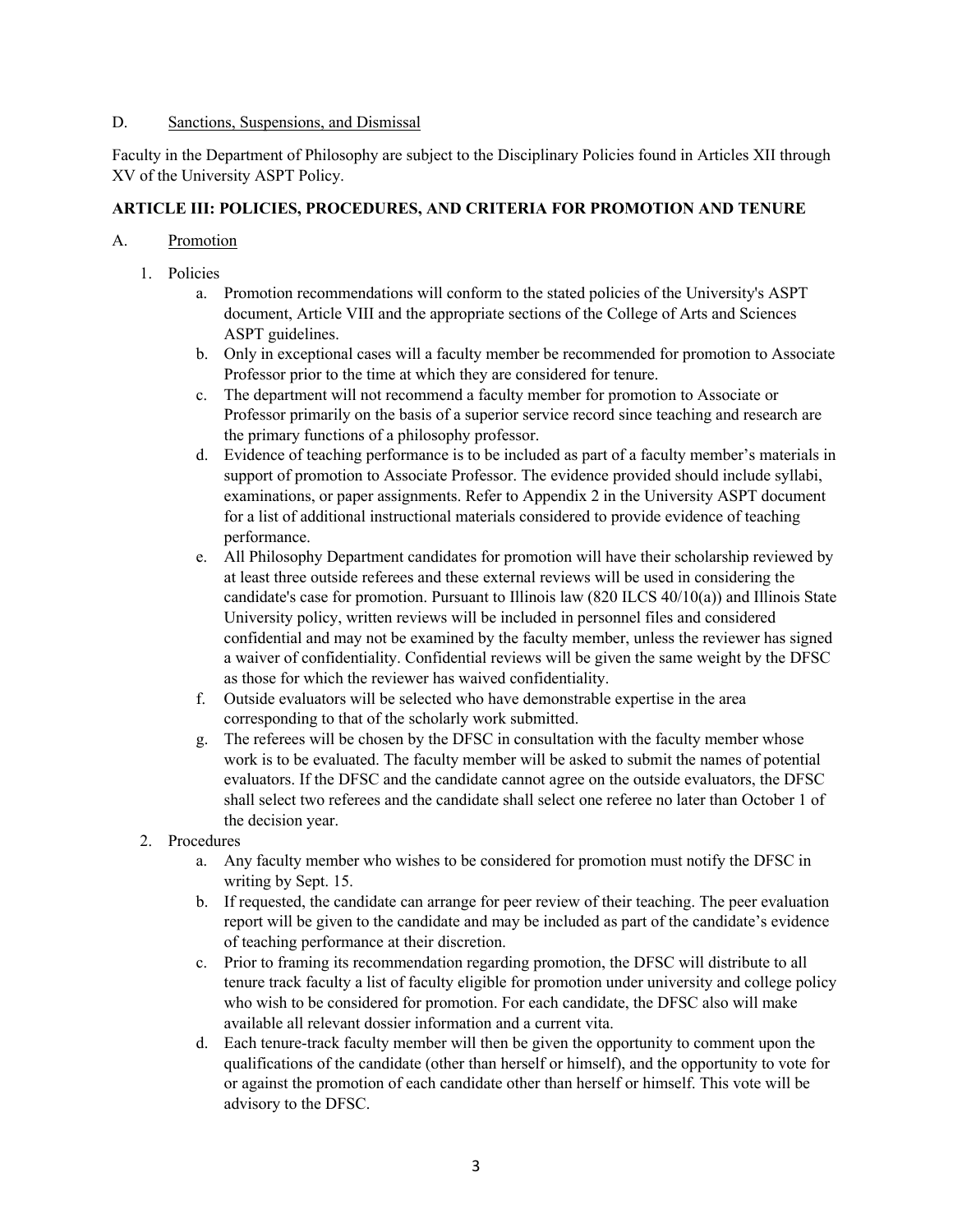- e. The DFSC shall determine a tentative recommendation after carefully reviewing the candidate's record in light of department criteria for promotion to Associate or Professor and in light of department feedback.
	- i. This decision will be based on majority vote of the DFSC.
	- ii. Any member of the DFSC who is a candidate for promotion shall not participate in the DFSC deliberation of their own case.
- f. The results of the polls and the DFSC's tentative decision will be conveyed to the tenure-track faculty at least two days prior to the forwarding of the recommendation to the College, except that no candidate will be informed at this point about their own case.
- g. Unless the DFSC decides to change its tentative recommendation in response to further input from the tenure-track faculty, this recommendation becomes firm and is communicated to the candidate, along with supporting documentation and details of the departmental vote.
- h. In the event of a positive recommendation, the recommendation will be forwarded to the college along with supporting documentation.
- i. In the event of a negative recommendation, the department will follow the Appeals Process and Procedures described in Article XVII of the University's ASPT policies.
- j. To guide candidates for their promotion, the following time-line should be helpful:
	- i. For the year prior to applying for promotion:
		- 1. In January, the DFSC should seek to meet with the faculty member to help them become familiar with the promotion process and the application materials required to be submitted.
		- 2. In March, the faculty member should provide the DFSC with the names and contact information of at least five potential external referees (see Article III A.1.e). It is recommended that the faculty member choose external referees who are familiar with the main areas in which the faculty member works (see Article III B.2.i).
		- 3. The DFSC should contact external reviewers by the end of the academic year prior to the faculty member applying for promotion.
	- ii. For year in which applying for promotion:
		- 1. By September 15th, the faculty member must notify the DFSC in writing of their intent to apply.
		- 2. The deadline for a faculty member to apply for promotion and submit materials to the department Chairperson is November 1.

| Year <i>prior to</i> applying for promotion        | Year <i>in which</i> applying for promotion        |
|----------------------------------------------------|----------------------------------------------------|
| In January DFSC meets with faculty member to       | No later than September $15th$ faculty member must |
| familiarize them with promotion.                   | notify DFSC in writing of intent to apply.         |
| In March faculty member submits names and          | No later than November $1st$ faculty member must   |
| contact information for external referees to DFSC. | submit promotion materials to department Chair.    |
| By the end of the academic year the DFSC           |                                                    |
| contacts external reviewers.                       |                                                    |

- 3. Criteria for Promotion
	- a. For promotion from Assistant Professor to Associate Professor, in addition to meeting the conditions set forth in the University's ASPT Policies (see Article VIII F.1 and 2), the candidate must a) routinely engage in effective teaching, b) possess a solid record of substantial research, and c) provide satisfactory service to the institution or profession. The candidate's record must indicate sustained professional growth, with increasing external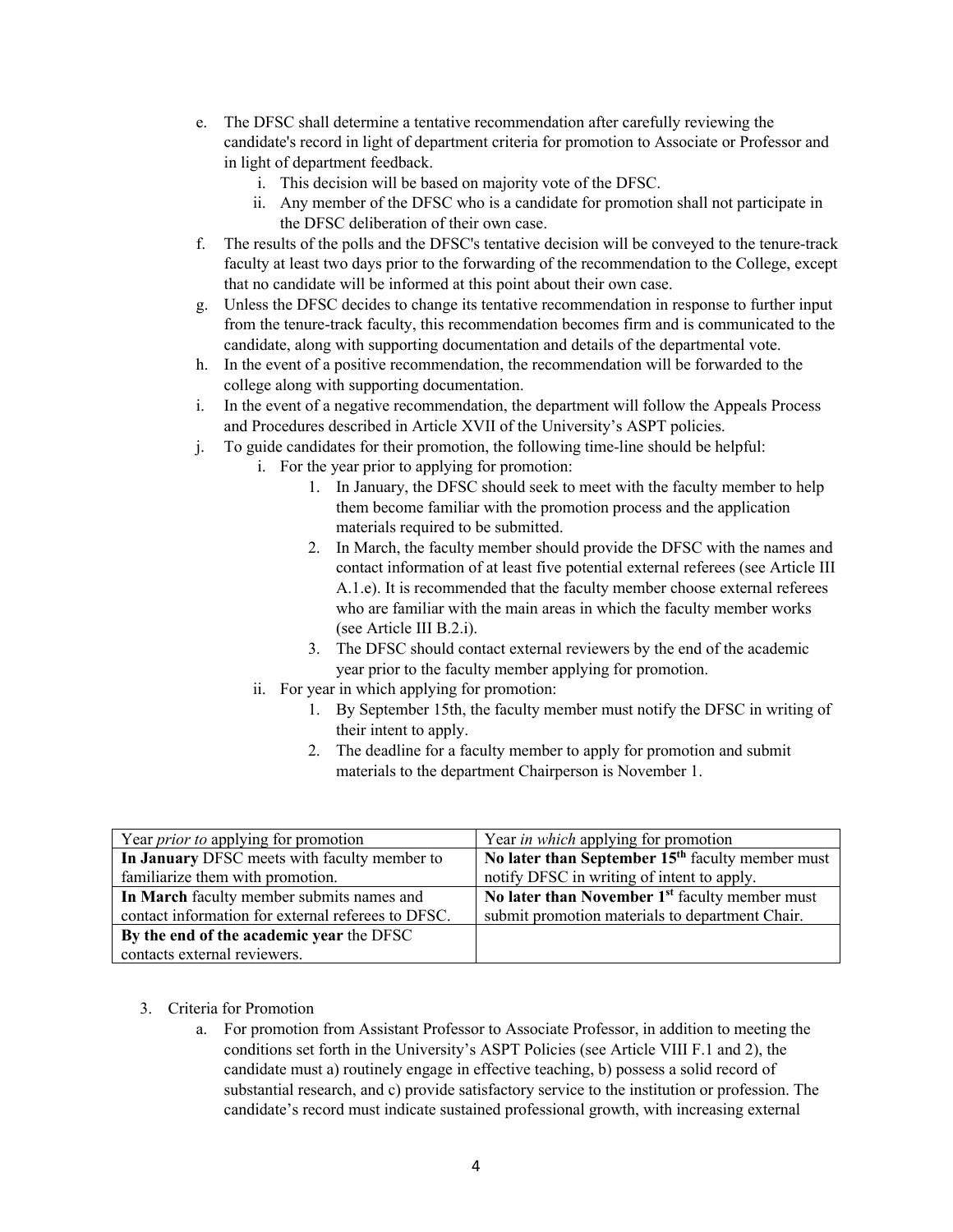recognition and validation of professional contributions. Candidates who come to ISU with previous teaching experience must demonstrate that they continue to meet these standards while at ISU. The decision as to whether a candidate's record meets these criteria sufficiently to warrant promotion is a matter of professional judgment that cannot be determined by formula. Nevertheless, the department will operate within the following definitions:

- i. Effective teaching exhibits several of the positive factors listed in the teaching evaluation section of Appendix 2 in the University's ASPT Policies.
- ii. A solid record of substantial research requires the publication of substantial work of high quality in selective outlets such as highly-regarded refereed journals or recognized presses highly-regarded in the relevant field. Quantity of publication does not serve as a substitute for quality. In order to establish a case for promotion, the candidate needs to produce a record of research that shows the candidate is making a real contribution to the relevant fields, and shows promise of maintaining a continuing research program. If the candidate is doing interdisciplinary research, then the DFSC will establish appropriate publishing standards after consulting with the candidate and seeking input from the DFSC/SFSC of the department(s) or school(s) where the candidate's work overlaps. These standards will be communicated in writing to the faculty member early in his or her probationary period or at such time as the faculty member begins to seek credit for this type of research. Furthermore, in the case of jointly authored scholarship, the DFSC will seek to determine the contribution the faculty member has made to the published work. Except under extraordinary circumstances the DFSC will give equal credit to co-authored and single-authored work. The DFSC recognizes that conventions for granting credit for multiple authored work vary between disciplines. If the jointly authored scholarship is interdisciplinary, the DFSC will seek input from the DFSC/SFSC of the appropriate department(s) or school(s) regarding how credit should be determined.

The department recognizes that philosophical scholarship can take many forms. Should a faculty member expect to seek credit for research products that take non-standard forms, the DFSC and the faculty member will work together to establish appropriate standards.

- iii. Service to the institution or profession enhances one's contribution to the shared life of the department. The department recognizes that value and expects all faculty to make meaningful service contributions (see Appendix II of the University's ASPT policies for examples).
- b. For promotion from Associate Professor to Professor, in addition to meeting the conditions set forth in the University's ASPT Policies (see Article VIII F.2), the candidate must a) routinely engage in effective teaching, b) possess a strong record of substantial research, and c) provide satisfactory service to the institution or profession (see Article VIII F.2.C of the University's ASPT policies). Candidates who come to ISU with previous teaching experience must demonstrate that they continue to meet these standards while at ISU. The decision as to whether a candidate's record meets these criteria sufficiently to warrant promotion is a matter of professional judgment that cannot be determined by a formula.
	- i. The standard of effective teaching described above in the context of promotion to Associate Professor applies also to promotion to Professor (see section III.A.3.a.(i) of this document).
	- ii. The description of substantial research provided above in the context of promotion to Associate Professor applies also to promotion to Professor (see section III.A.3.a.(ii) of this document). The candidate's professional activity shall demonstrate an excellence of quality that reflects sustained past performance and is indicative of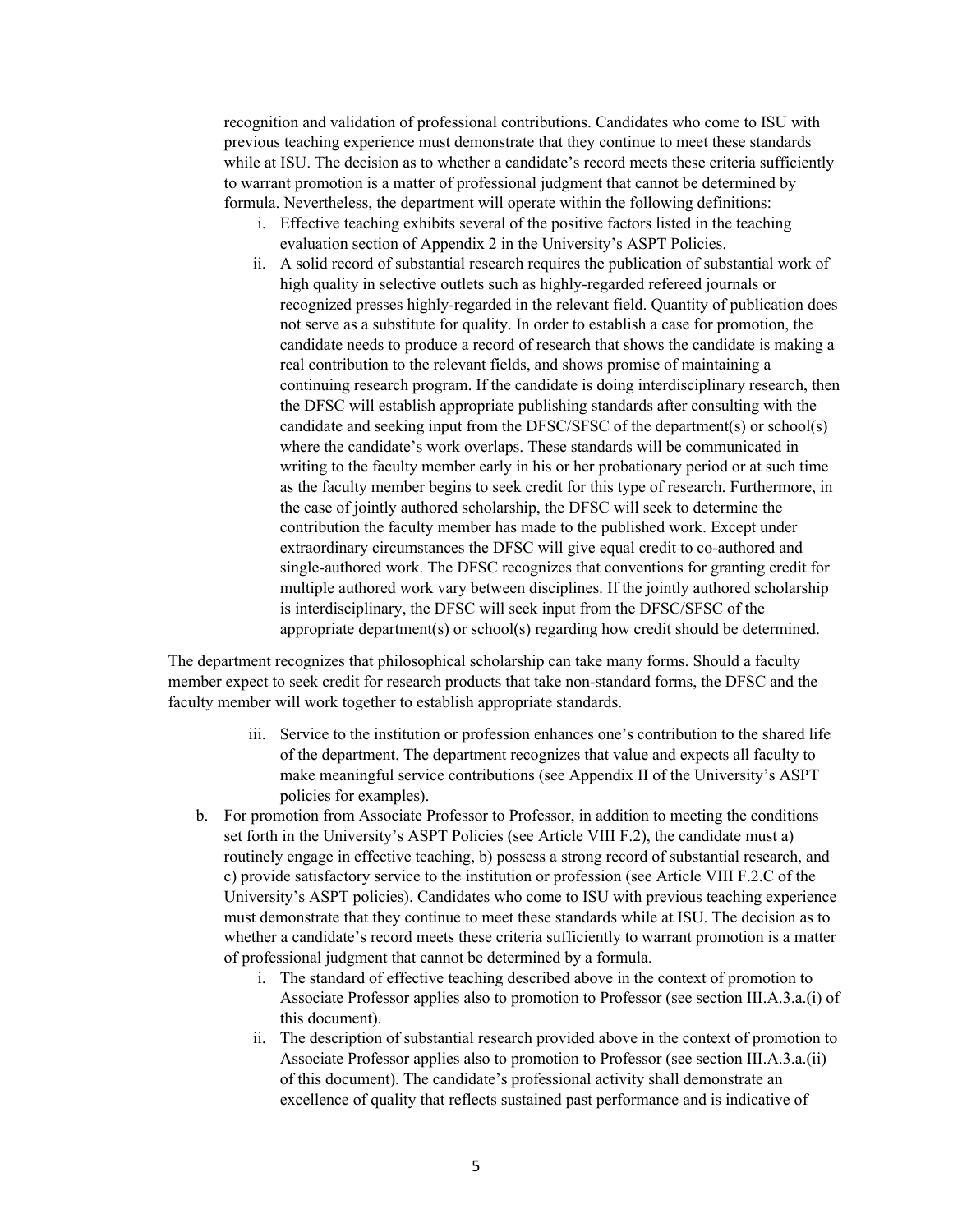meritorious future performance. A continuing record of effective teaching and satisfactory service, coupled with a continuing record of quality research is expected for promotion to the rank of Professor.

iii. The description of satisfactory service provided above in the context of promotion to Associate Professor applies also to promotion to Professor (see section III.A.3.a.(iii) of this document).

## B. Tenure

1. Policies

The policies governing tenure are the same as those governing promotion, as described in Article III.A.1 of this document, and should be taken to apply in addition to those described in this section.

- a. The university policy on tenure can be found in the Board of Trustees Governing Policy for Illinois State University and in the ISU Constitution. This policy is briefly summarized in the University's ASPT policies, Article IX.
- 2. Procedures

The procedures governing tenure are the same as those governing promotion, as described in Article III.A.2 of this document, and should be taken to apply in addition to those described in this section.

The following procedures are intended to supplement university and college procedures.

- a. The faculty member's scholarship will be sent out for external review in accord with the following procedures:
	- i. The faculty member shall select scholarly work which is representative of their overall scholarly record. The faculty member may consult with the DFSC when deciding which scholarly work is representative.
- b. Any faculty member who wishes to submit materials for tenure should notify the DFSC in writing of their intention to do so no later than September 15.
- c. Any faculty member applying for tenure should submit materials to the Chair no later than November 1.
- d. A meeting of tenure-line faculty to discuss a tenure application, and a tenure-line faculty poll, will occur no later than November 15.
- e. The results of the tenure-line faculty poll and the DFSC's tentative decision regarding the application for tenure will be communicated to the faculty member applying no later than December 1.
- f. A faculty member applying for tenure may request a formal meeting with the DFSC to discuss the committee's tentative decision. This meeting must occur with five working days of the faculty member receiving the DFSC's tentative recommendation.
- g. The final decision of the DFSC and a copy of the Summative Review must be provided to the candidate no later than December 10.
- h. The DFSC must submit its final recommendation to the CFSC no later than December 15.

| Date             | Event                                              |
|------------------|----------------------------------------------------|
| September $15th$ | Deadline for faculty member to notify DFSC of      |
|                  | intention to apply for tenure.                     |
| November $1st$   | Deadline for faculty member to submit materials to |
|                  | department Chair.                                  |
| November $15th$  | Deadline for meeting of tenure-line faculty and    |
|                  | faculty poll.                                      |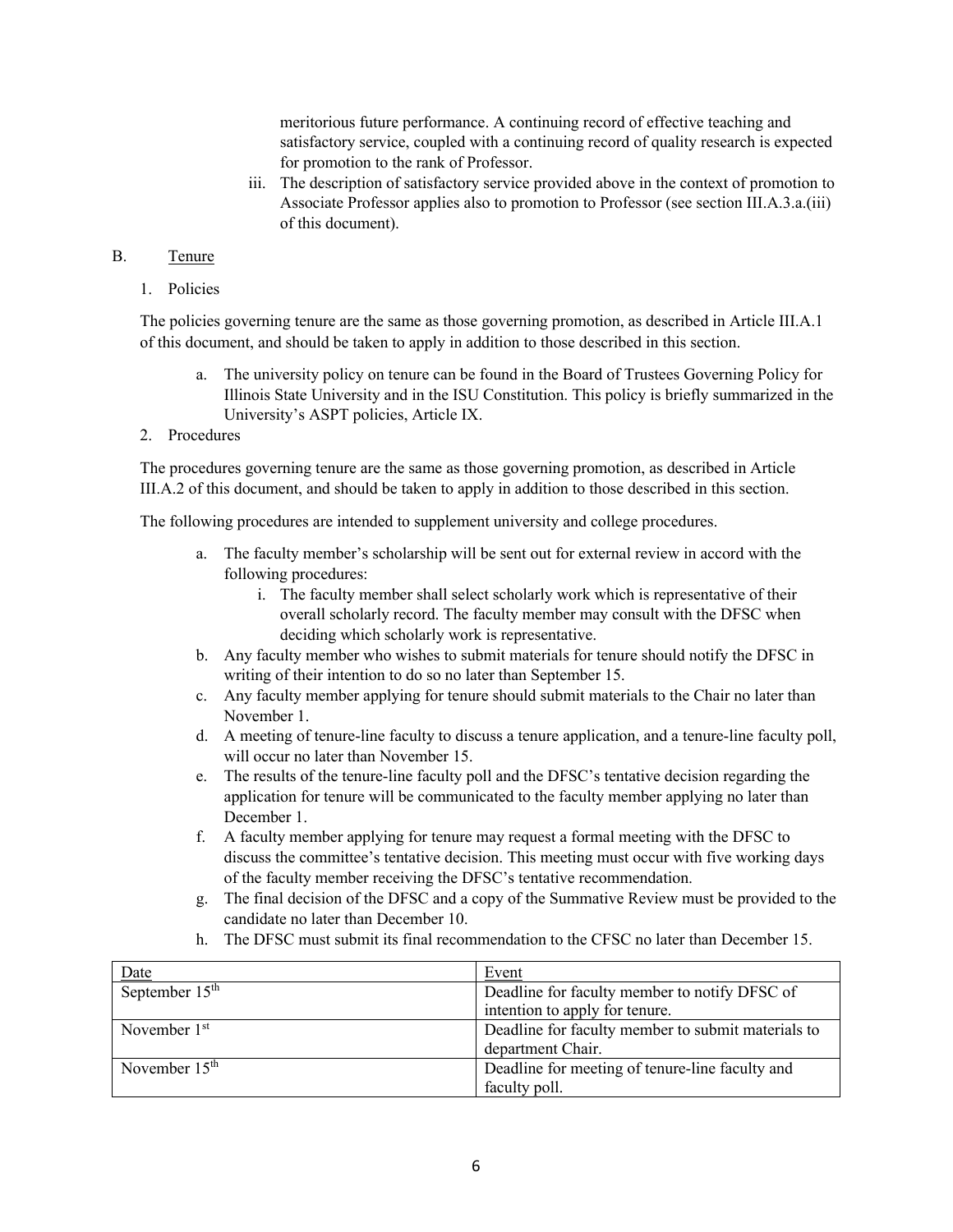| December $1st$                               | Deadline for results of faculty poll and DFSC's  |
|----------------------------------------------|--------------------------------------------------|
|                                              | tentative decision to be communicated to faculty |
|                                              | member.                                          |
| Within five working days of faculty member   | Faculty member may request formal meeting with   |
| receiving results of faculty poll and DFSC's | DFSC.                                            |
| tentative decision                           |                                                  |
| December $10^{\text{th}}$                    | Final decision of the DFSC and copy of Summative |
|                                              | Review given to faculty member.                  |

### 4. Criteria for Tenure

The procedures governing tenure are the same as those governing promotion, as described in Article III.A.3 of this document, and should be taken to apply in addition to those described in this section.

The granting of tenure status is a major commitment on the part of the institution, and should not be considered to be the automatic outcome of the probationary period. In addition to the criteria for tenure given in the University's ASPT policies (see Article IX.C) and the CFSC guidelines, the department specifies the following:

- a. Effective teaching and an ongoing research program are of greater importance than service in the tenure decision, although the department supports the view that teaching, research, and service can be mutually supportive, and it requires that the successful candidate for tenure have a satisfactory service record.
- b. For criteria of evaluation of teaching, research and service, see Article III.A.3 and Appendix 2 of the University's ASPT policies.

# **ARTICLE IV: ANNUAL FACULTY PERFORMANCE EVALUATIONS: POLICIES, PROCEDURES, AND CRITERIA**

### A. Policies and Criteria for Evaluating Teaching, Research and Service

Faculty annual performance evaluations will be based on accomplishments in teaching, research, and service, with teaching and research considered of primary importance. These accomplishments will be reviewed in light of the assigned duties specified in the faculty member's Assignment Letter (see the University's ASPT policies Article VII) and in light of the evaluation criteria that follow. In the event that a faculty member anticipates or is expected to devote an extraordinary amount of time and effort toward other activities, e.g., service or grant-funded projects, for a given evaluation year, these expectations should be described in the faculty member's Assignment Letter to ensure full credit at the time of the performance evaluation. Upon full consideration of the factors described below, the DFSC will make an overall determination that each faculty member's performance is either satisfactory or unsatisfactory.

An evaluation of "especially significant contribution" will be given for a performance that is demonstrably higher than normal departmental expectations in regard to one or more of teaching, research, and service.

The following are examples of the type of work that would normally be sufficient to earn an evaluation of "especially significant contribution"

- i. A peer-reviewed publication (journal article, book chapter or equivalent).
- ii. College or university teaching, research, or service award.
- iii. Competitive major grant.
- iv. Professional recognition award.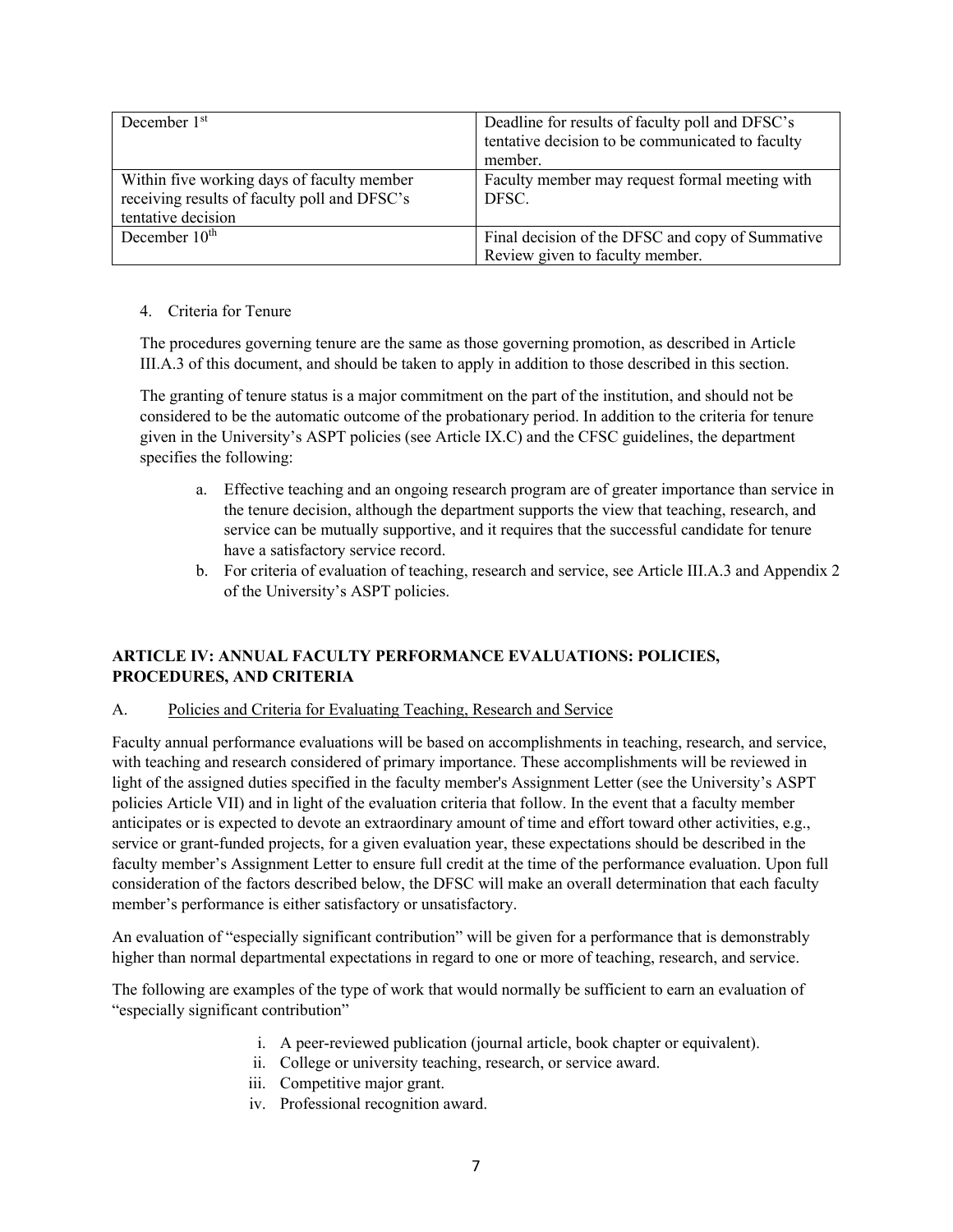The DFSC recognizes that new forms of scholarship, teaching, and professional service are emerging all the time. The committee encourages faculty who engage in any of these emerging professional practices to explain the significance of such work in their annual productivity report to help the DFSC understand and evaluate such work fairly.

There is no restriction on the number of faculty members who can be evaluated as having made an "especially significant contribution" in any given year.

- 1. Evaluation of Teaching
	- a. Student Feedback
		- i. All students in all classes taught by philosophy faculty shall each semester be given the opportunity to provide feedback regarding their instructors. This includes classes taught by philosophy faculty but not offered as philosophy classes.
		- ii. Student feedback will be considered in annual faculty performance evaluations (as well as for tenure, promotion and post tenure reviews).
		- iii. Faculty are encouraged to submit to the DFSC written comments regarding their student feedback for consideration in connection with any DFSC review of performance.
		- iv. The department values student feedback and takes feedback seriously. However, recent research suggests that student feedback data is a poor tool for assessing the quality of teaching, both because it perpetuates systematic injustices, and because there is little or no correlation between higher student feedback number and better learning outcomes. Still, a pattern of very low numbers in multiple classes can signal serious problems in the classroom. In light of this, the DFSC will only use student feedback as a tool for discovering possible serious problems in the classroom, and, in the event that student feedback merits such concerns, the DFSC will work to understand the causes of the low feedback, and assess the quality of the teaching in the light of that understanding, and not merely by looking at the numbers. In no case will the numbers by themselves be taken to provide evidence of effective or ineffective teaching.
	- b. The evaluation of teaching should be broad and should consider the factors listed in Appendix II of the University's ASPT policies, such as course materials, new curriculum initiatives, and course development, and, if requested by the faculty member, peer-review.
		- i. Faculty are specifically encouraged to make note of any equity, diversity, and inclusion related activities, both ongoing and newly initiated. These activities are an important part of the Department's educational mission and will be considered a valuable contribution.
	- c. Developing and delivering new courses will be considered especially valuable to the department, as will experimentation with design, content, and mode of delivery of existing courses.
		- i. Newly initiated and ongoing curriculum development activities directed at increasing the diversity and/or the inclusiveness of individual courses or of the Department's overall curriculum should be highlighted. These activities are an important part of the Department's educational mission and will be considered a valuable contribution.
	- d. External validation of teaching performance or contribution, as evidenced by refereed publications, licensing of software, publishing of a textbook, or securing an external grant is highly valued by the department.
	- e. An evaluation of "unsatisfactory" in teaching will be given for a performance that falls significantly below normal departmental expectations with respect to the criteria listed in Article IV.A.1. a.-d. of this document.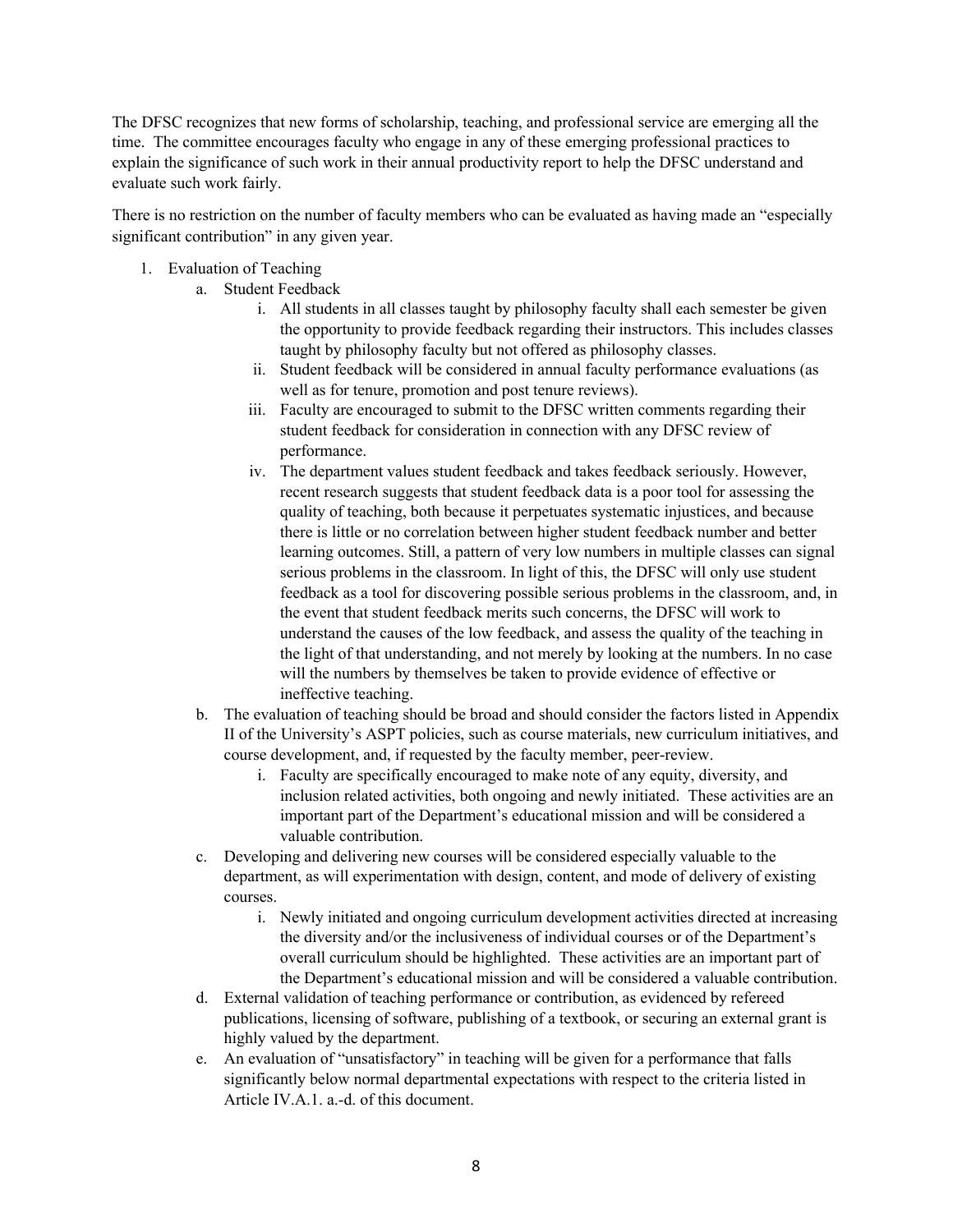#### 2. Evaluation of Research

'Scholarly work' is understood to include any work submitted to the DFSC as a sample of the faculty member's research which meets the university definition of 'research' (see the University's ASPT policies, Appendix 2, "Criteria for the Evaluation of Scholarly and Creative Productivity"). This shall include scholarship in progress.

- a. In evaluating research, the department will use the "Evaluation Guidelines and Criteria for Scholarship and Creative Productivity" outlined in Appendix 2 of the University's ASPT policies.
- b. It is the responsibility of the faculty member to provide the DFSC with information about the nature and quality of a publication source if it is not a standard outlet.
- c. A faculty member who is making no identifiable scholarly contribution or progress may receive an unsatisfactory evaluation in research.
- 3. Evaluation of Service
	- a. In evaluating service, the department will use the factors identified in Appendix 2, "Evaluation Guidelines and Criteria for Service Activities" of the University's ASPT policies.
	- b. Faculty are encouraged to report newly initiated and on-going equity, diversity, and inclusion related service activities. Any service activity, on campus or off, that contributes to the University's efforts to foster equity, diversity, and inclusion also constitutes a valuable contribution to the mission of the department.
	- c. In addition to the standard types of philosophy service (e.g. serving on committees, advising, refereeing for a journal, chairing a conference session), faculty are encouraged to use their professional expertise in helping to identify and address issues in the community and the world.
	- d. A faculty member who is making no identifiable service contribution and shows no evidence of being willing to serve may receive an unsatisfactory evaluation in service.
- 4. Sabbatical and Other Leaves and Performance Evaluation

The work done while on sabbatical leave will be evaluated according to how well it achieved the goals set out in the faculty member's approved sabbatical leave request and according to its philosophical quality. The work done while on some other type of leave will be evaluated on the basis of standards agreed to in advance of the leave by the DFSC and the faculty member.

5. Unsatisfactory Performance

A faculty member's overall performance is vulnerable to being deemed unsatisfactory only if their performance is deemed unsatisfactory in the same category in two consecutive years.

6. Annual Faculty Performance Review Letter from the DFSC

The Annual Faculty Performance Review Letter sent to each faculty member at the conclusion of the annual review process shall contain a statement from the DFSC providing a clear assessment of the faculty member's progress toward tenure and promotion to Associate Professor or toward promotion from Associate Professor to Full Professor.

- B. Procedures
	- 1. The department Chairperson is to write an annual Assignment Letter for each faculty member. (See Article VII of the University's ASPT Policies)
		- a. Upon consultation with each faculty member, the department Curriculum Committee and the chair will notify faculty of their teaching assignments for the next year by the end of the spring semester.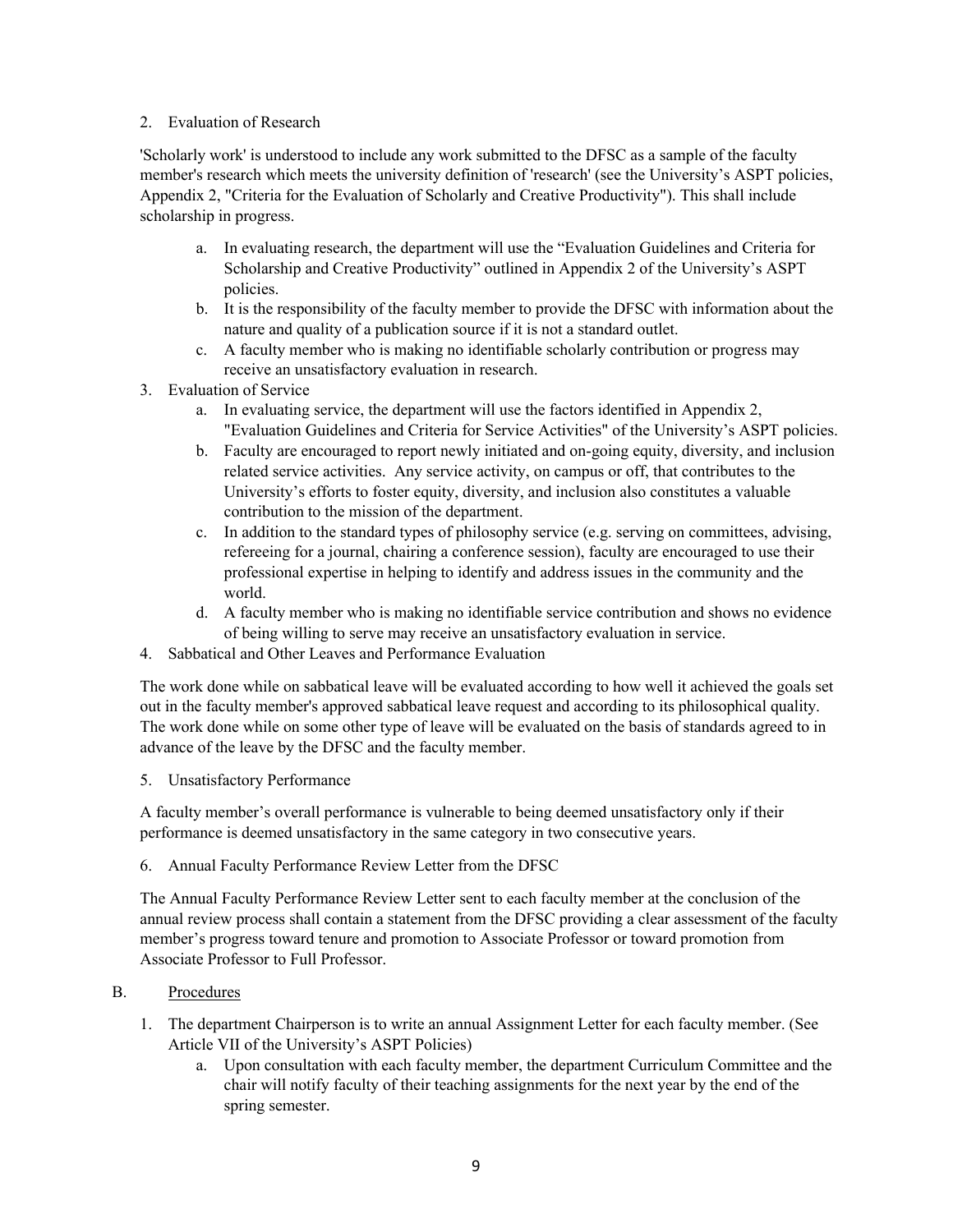- b. Scholarly work, as defined in Article IV.A.2 is a standing assignment.
- c. Service on the DFSC, Assessment Committee, and Search Committees is elective, as defined above in Article I.B of this document. Other department committee service is normally either voluntary or by fair rotation. The department chair will make these assignments in consultation with the DFSC. Assignments will be made known to the faculty for the next year by the end of the spring semester.
- d. Faculty can negotiate with the Chairperson changes in assignments during the year in response to unexpected changes or obligations that may have arisen.
- e. In their annual productivity reports, faculty members will address their performance in the context of their faculty assignments.
- f. Normally a new faculty member will be exempt from department service in their first year.
- 2. Student Feedback
	- a. Feedback surveys shall be administered during the last 2 weeks of the regular semester before final exams. If the surveys are administered in class, the faculty member shall not be present in the room during the administration of the survey.
	- b. The person administering the student feedback survey shall give the completed forms to the department's Administrative Aide who will keep the forms secured until final grades are submitted.
	- c. Faculty may choose to solicit student feedback by using an on-line survey either in addition to the in-class survey or in place of it. If on-line surveys are used, the responses should be accessible to only the department's Administrative Aide until after final grades are submitted. After that time, they will be made available to the faculty member.
	- d. In the case of courses not designated as philosophy courses, faculty should approach the DFSC in sufficient time to obtain approval for an appropriate procedure for obtaining student feedback of teaching performance. Normally a report from the unit offering the course, reflecting their standards and procedures, will be used by the DFSC in lieu of regular student feedback.
	- e. The DFSC shall give no consideration to any anonymous communications regarding faculty other than end of the semester student feedback unless that faculty member includes them as part of their annual review materials.
- 3. Productivity Reports

Annually, faculty shall submit Faculty Productivity Reports electronically, including a current vita, along with supporting materials in teaching, scholarship, and service. These are normally due to the chair during the first week of January, the date to be specified by the university calendar.

- a. Submitted teaching materials shall include syllabi, examinations, or paper assignments. Refer to Appendix 2 in the University's ASPT policies for additional instructional materials.
- b. Faculty should document any electronic resources they have used in their courses such as URLs to websites, hard-copy representations of interactive web resources, and materials stored on disk. Faculty also may provide a detailed description of any material that cannot be stored.
- c. In addition, annually faculty shall submit a summary of their accomplishments in teaching, research and service for the three-year period ending with the latest fall semester. This summary is aimed at providing the DFSC with the context of faculty performance and should include some discussion of the faculty member's research program and goals for his or her teaching and service.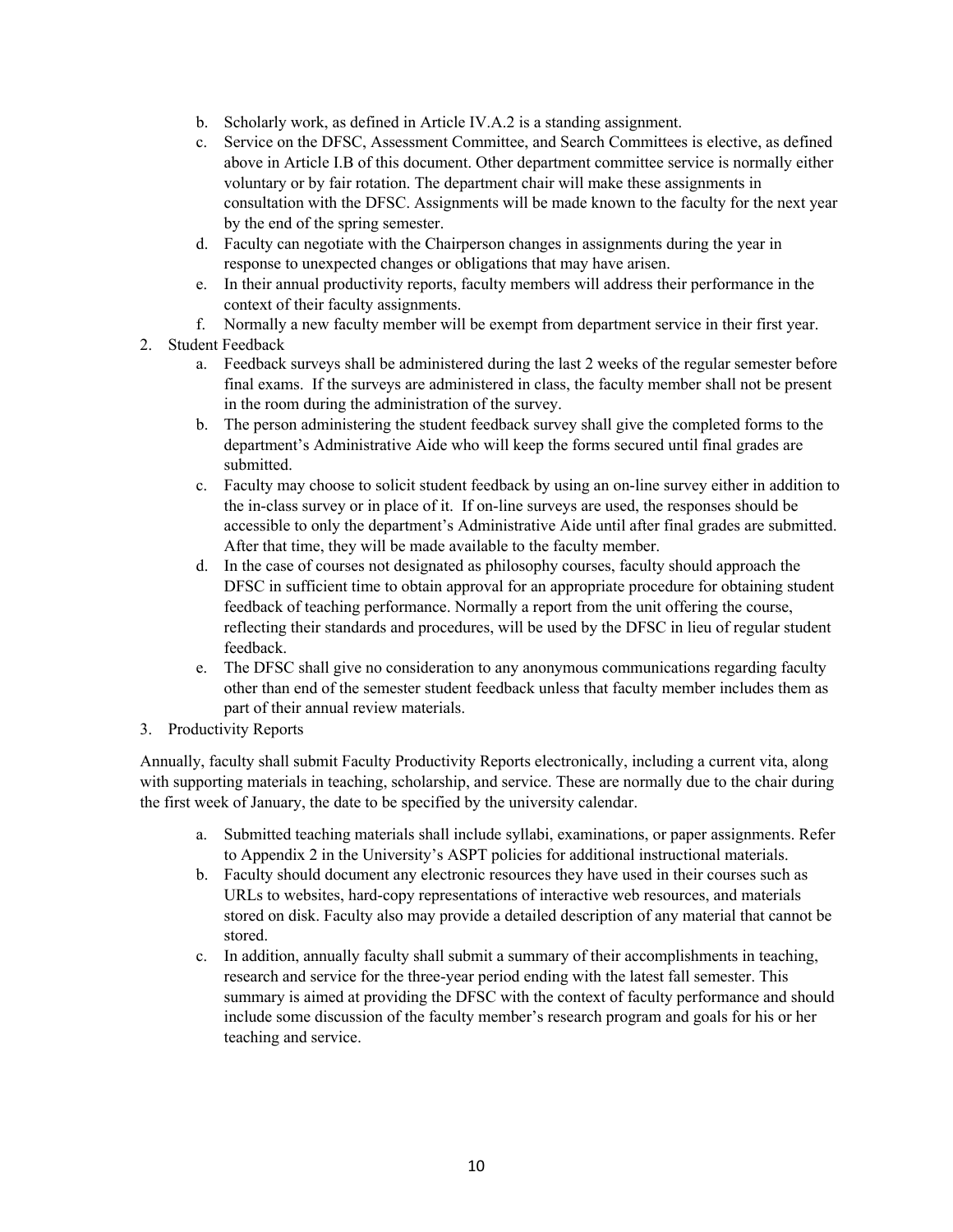### 4. Timeline

The DFSC shall provide each faculty with an annual summative performance evaluation, as described above, at least ten working days before submitting its recommendations to the CFSC. During this period, the faculty member may request an informal or formal meeting with the DFSC. Formal meetings are required before an appeal can be made to the CFSC (See Article XIII of the University's ASPT Policies). Barring discovery of additional information or formal change of its recommendation, DFSC recommendations become final after ten working days.

## C. Mid-Probationary Review

- 1. In addition to the annual evaluation of all faculty, for those faculty appointed with the full probationary term, a more extensive pre-tenure review will be conducted normally during April of the second semester of the third year. If an individual is credited with tenure-earning service at the time of initial appointment, the review will be conducted at the approximate mid-point of the probationary period. The mid-point review will be conducted by the DFSC.
- 2. All mid-point reviews shall address the performance of teaching, research and service occurring during the preceding tenure-earning years of employment. In addition, all reviews should critically assess overall performance and contributions in light of mid-point expectations. The mid-point review will not be as extensive as the formal tenure review that occurs later but should be based on a set of documents that would include: a current vita, annual evaluations, student feedback or peer evaluation of teaching, selected examples of teaching materials and scholarship and a brief self-evaluation of research, service, and teaching activities since the beginning of the probationary period, and a statement of research, service, and teaching goals for the remainder of the probationary period. These documents should be submitted by April 1st.
- 3. A faculty member undergoing a Mid-Probationary Review should not feel compelled to provide the kind of complete dossier that will be ultimately be required for application for tenure. An updated version of the annual review together with a more extended self-review will be adequate.
- 4. No later than the end of the third week of April of the probationary faculty member's third year of service, the DFSC shall send to the faculty member its written appraisal of their progress towards tenure. The mid-probationary review is intended to be informative to the faculty member. This appraisal shall identify strengths, identify areas of concern, and offer recommendations for future productivity. The appraisal shall not be considered as an indication of the eventual outcome of the tenure process. The DFSC will meet with the faculty member to discuss the review no later than May 1st.

# **ARTICLE V: SALARY INCREMENTATION PLAN POLICIES AND PROCEDURES**

Monies devoted to salary adjustments within the ASPT system will be distributed as follows.

A. Standard Increment

Twenty percent of each Department/School's allocation shall be distributed as a standard increment. Standard increments shall be payable as an equal percentage of base salary to all raise- eligible faculty who receive at least minimum overall satisfactory performance ratings (ASPT XII 2.b)

### B. Performance Increment

60% of the funds will be used to reward performance based on a holistic comparison of each faculty member's overall contributions over the most recent three years. Approximately three fourths of this money will be distributed as an equal percentage of available money to all those whose performance evaluations indicate that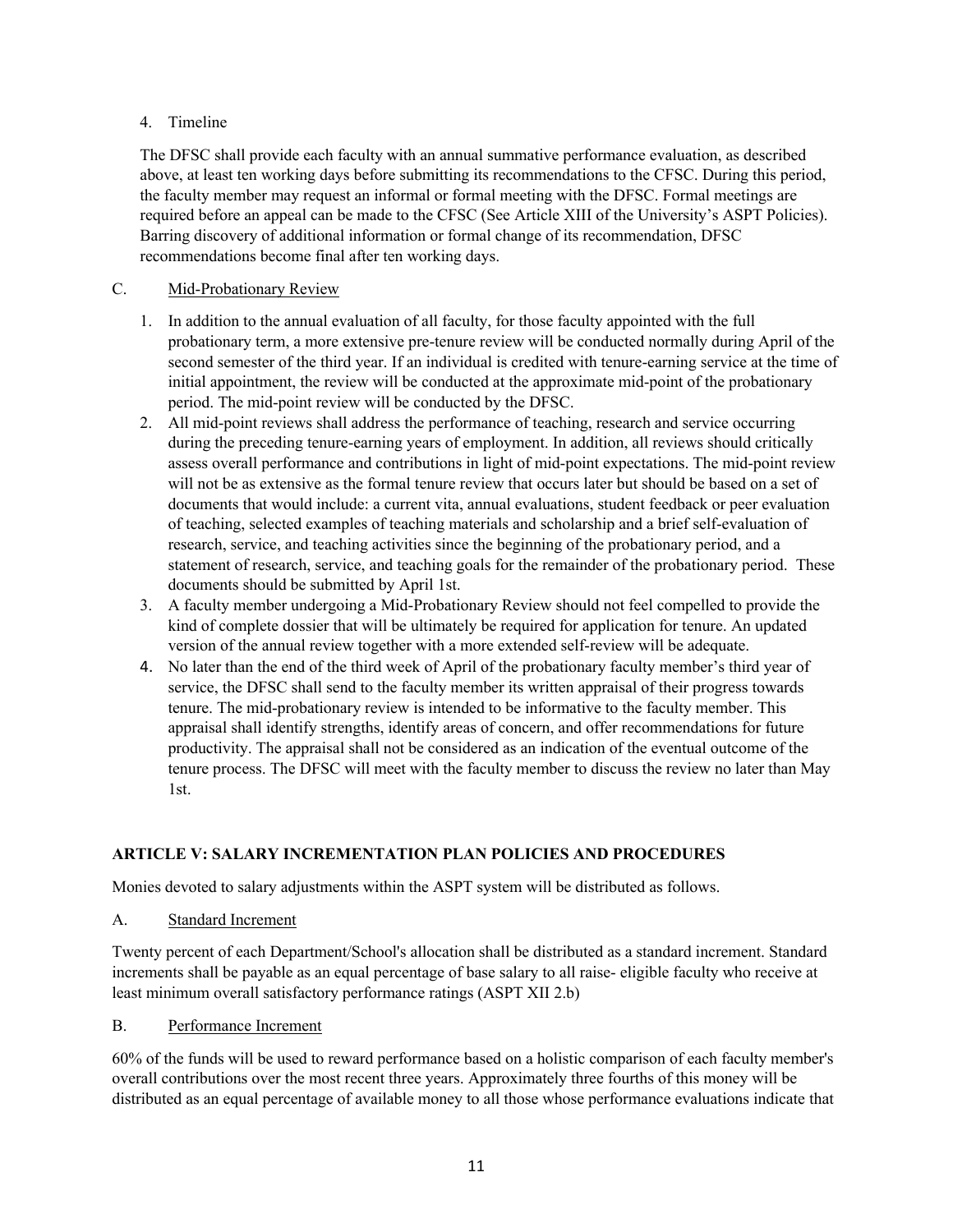they are making significant contributions to the department's programs and aims. The remaining quarter will be distributed as additional increments to those making especially significant contributions to those programs and aims. This latter quarter will be divided so that, among those eligible, no one's increment varies more than 25% from the average  $(=\$ available/number of faculty members eligible).$ 

### C. Equity Adjustment

Up to 20% of the funds will be reserved for equity adjustments. The DFSC will identify cases of unrewarded merit, inequities among faculty salaries, e.g., due to salary compression, and other inequities. Any money that is not needed for equity adjustments will be added to the 60% pot for distribution according to the guidelines laid down under 'B'.

## D. Other Procedures

- 1. After the DFSC has completed its annual performance review, the chairperson of the department will formulate a recommended salary increment plan in accord with the preceding guidelines and present it to the DFSC. Working from that plan, the DFSC will produce the final salary increment plan in accordance with the above guidelines for submission to the CFSC.
- 2. At least 10 working days prior to sending its performance evaluation salary increment plan to the CFSC, the DFSC will provide the following information to each faculty member, insofar as the information is known at that time: a) the highest percentage raise being recommended within the department, b) the percentage raise due to item A above, c) the percentage raise [or dollar amount] due to the first half of item B, and d) the dollar amount of any equity adjustment or increment due to the second half of item B as it applies to that faculty member. The DFSC will provide an opportunity to meet with individual faculty who request it, prior to sending performance evaluations to the CFSC.

# **ARTICLE VI: POST-TENURE REVIEWS**

- A. A post-tenure review shall be conducted for each tenured member after the after the date of the faculty member's achievement of tenured status in compliance with University ASPT Policy V.C.2.c.
	- 1. Normally, the required post-tenure review will be satisfied with the Annual Faculty Productivity Review process.
	- 2. In the event a faculty member receives an overall rating of "Unsatisfactory" in their annual review in any two out of three years, that faculty member must undergo an additional cumulative post-tenure review. The cumulative post-tenure review will be conducted in compliance with University ASPT Policy X.

# **ARTICLE VII: CHAIR EVALUATION**

Evaluation of the department chairperson will be conducted by the Dean's Office in accordance with University and College policies (CAS Chair Evaluation Process, ISU Policy 3.2.15). The department chairperson has the option of requesting a professional review by the DFSC. Given such a request, submission of materials to support professional activity in the area of teaching, research and service should follow the guidelines specified above in Article IV of this document.